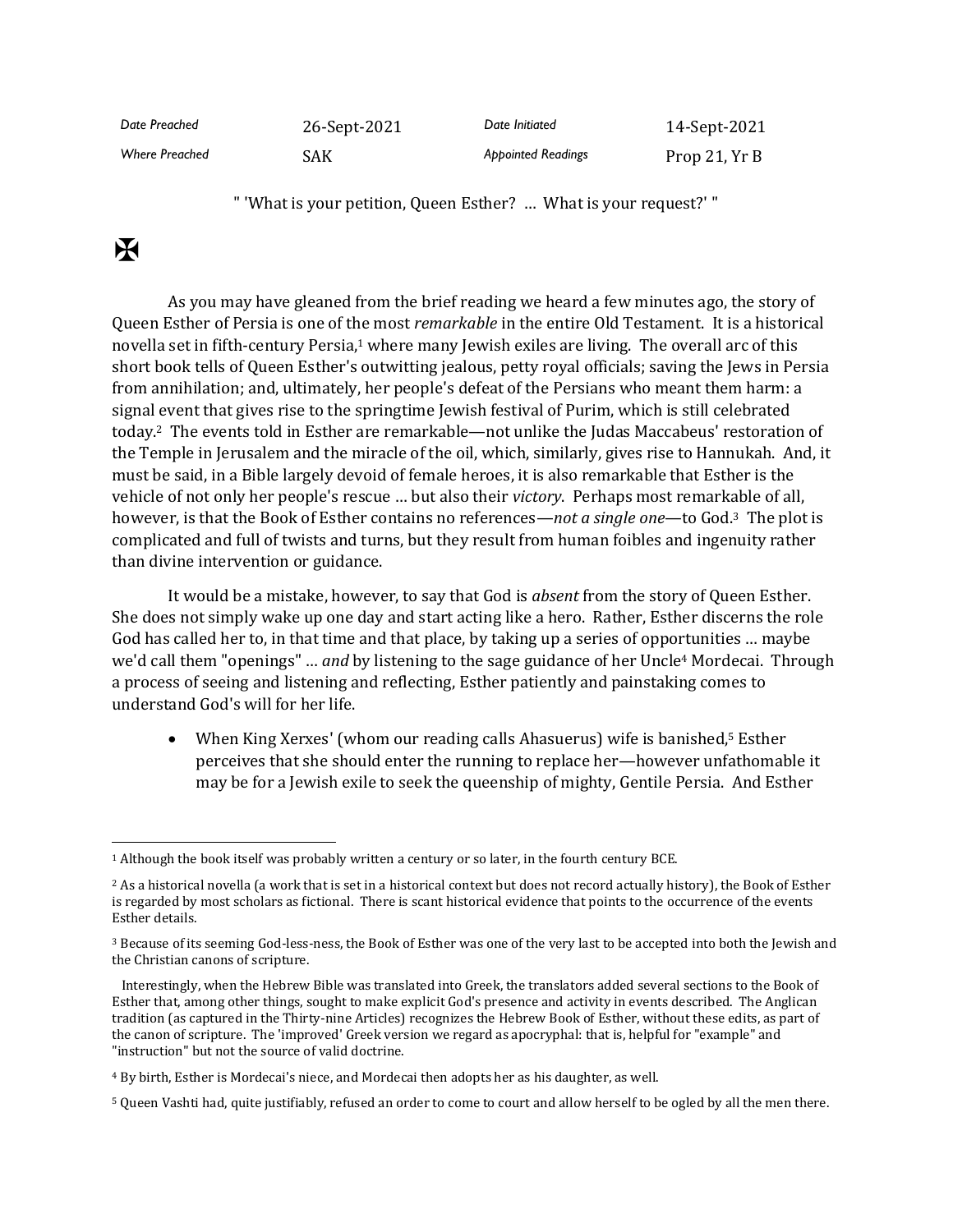listens carefully to Mordecai, who advises her how to best all the native competition.

- Later, when Mordecai refuses to bow down to King Xerxes' evil lieutenant Haman, Haman not only has Mordecai sentenced to death but also persuades Xerxes, beyond all reason or proportion, to allow Haman to destroy all the Jews living in Persia. Esther, mindful of the customs of the royal court, is inclined not to intervene with her husband the king, for no one speaks to him unless and until summoned into his presence. But, again, Uncle Mordecai offers Esther canny—and pivotal—advice about when it may be right to bend the rules. "Who knows?" he asks her. "Perhaps you have come to royal dignity for just such a time as this" (4:14).
- And when Esther does brazenly approach Xerxes, he magnanimously offers not once, but twice, to grant Esther anything she desires. And Esther does not politely decline or make a token request. No, she *seizes* the generous openings the king gives her. She sets in motion the plot to have Haman executed, for plotting to kill the Jewish people; and she also effectively un-does the edict authorizing the extermination of the Jews in Persia, thus saving her people from annihilation. 6

\*\* \*\* \*\*

In the annals of Israel's history, Esther has a place among heroes like Moses, Joseph and David. But *unlike* them, Esther gets no burning bush in which to see God; has no brilliant dreams and or God-sent prophets to announce God's plans to her. Although scholars, both ancient and modern, remark—often with alarm—at God's absence from the Book of Esther, I think that's a superficial reading. Her story is replete with nudges and tugs from God, as she listens to the counsel of others; identifies unique openings for action; and take risks others might think naïve or foolish.

God's quiet push-and-pull … God's subtle vibrations and almost-silent invitations: Esther perceives them in the opening to become queen, and she takes it. She hears them in the gentle encouragement and sage advice her uncle gives her. And Esther most strongly and selflessly knows them when Xerxes offers her anything she asks for, "even half my kingdom." Given the keys to an empire and all its wealth and power, Queen Esther instead opts to undo Haman's depraved injustices and save the innocent lives of her own people.

Through these small, subtle course-of-life happenings that don't have God's name stamped all over them, God is every bit as much at work in Esther's life the same way God works in ours: quietly, indirectly, maybe even somewhat equivocally … in ways that aren't self-evidently divine, but rather need to be perceived; in ways that we don't grasp immediately, but have to put together

<sup>6</sup> The plot is a bit more convoluted (and retributively violent) than I can go into in a brief sermon. In actuality, Xerxes does not lift the death decree against the Jews, but he allows Esther and Mordecai, in Xerxes' name, to issue an additional decree that allows the Jews to defend themselves and kill all who threaten them. After Mordecai rises to great power, the Jews then, with full royal license, strike down "all their enemies with the sword, slaughtering and destroying them, and [doing] as they pleased to those who hated them" (9:5).

The celebration that ensues gives rise to the joyous (even circus-like) Jewish festival of Purim, which is not mentioned in any other book of the Jewish Bible. Indeed, the Book of Esther, which is a very late entry in canon of Jewish scripture, may be a story that was constructed to explain the 'Jewish' origins of this feast, which may have been a Babylonian or Persian holiday that Jews in the Persian Diaspora had adopted as their own.